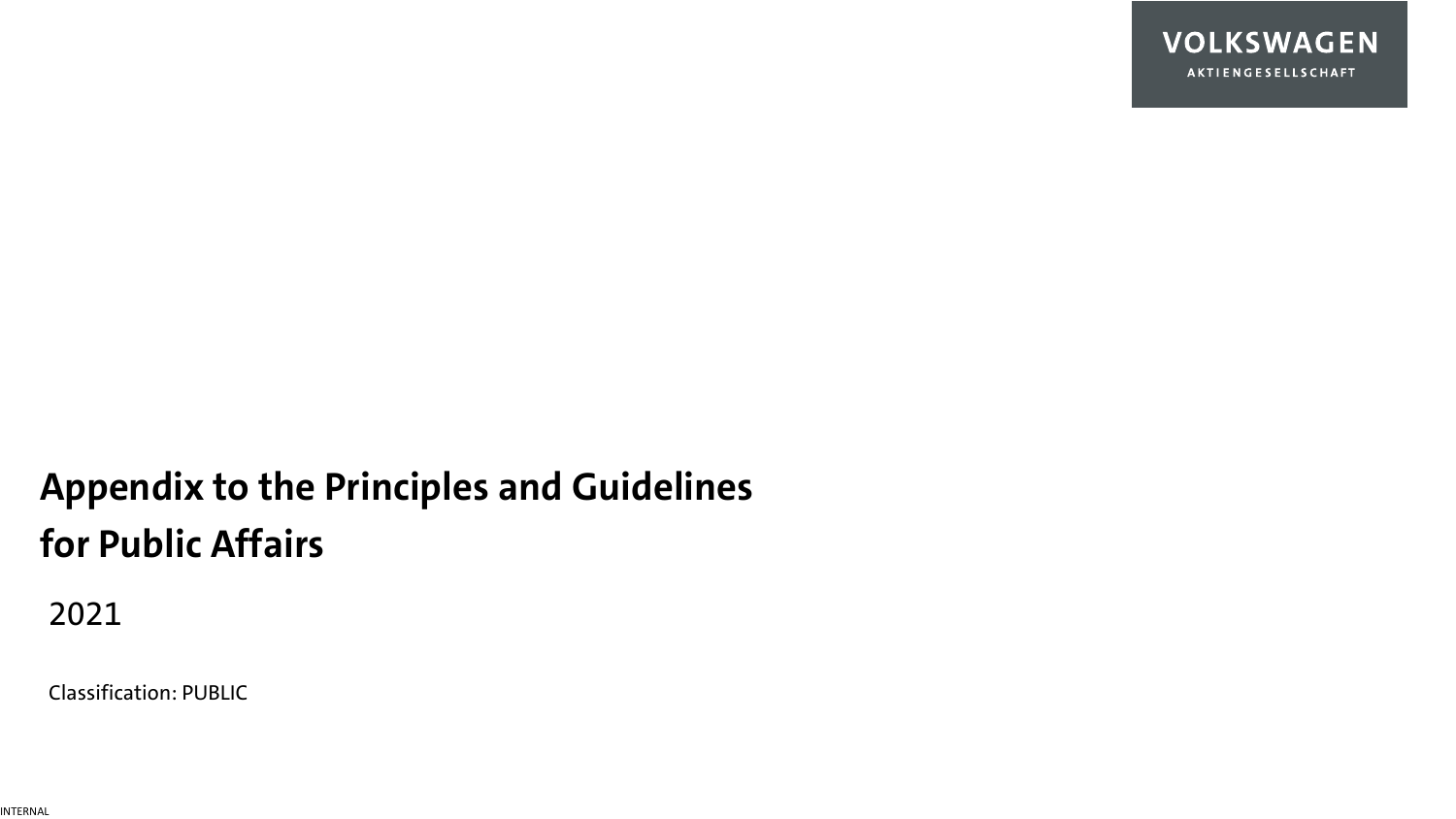### **Structure of Public Affairs** (schematic representation)



<sup>1</sup> Volkswagen AG Group EU Representation/VIB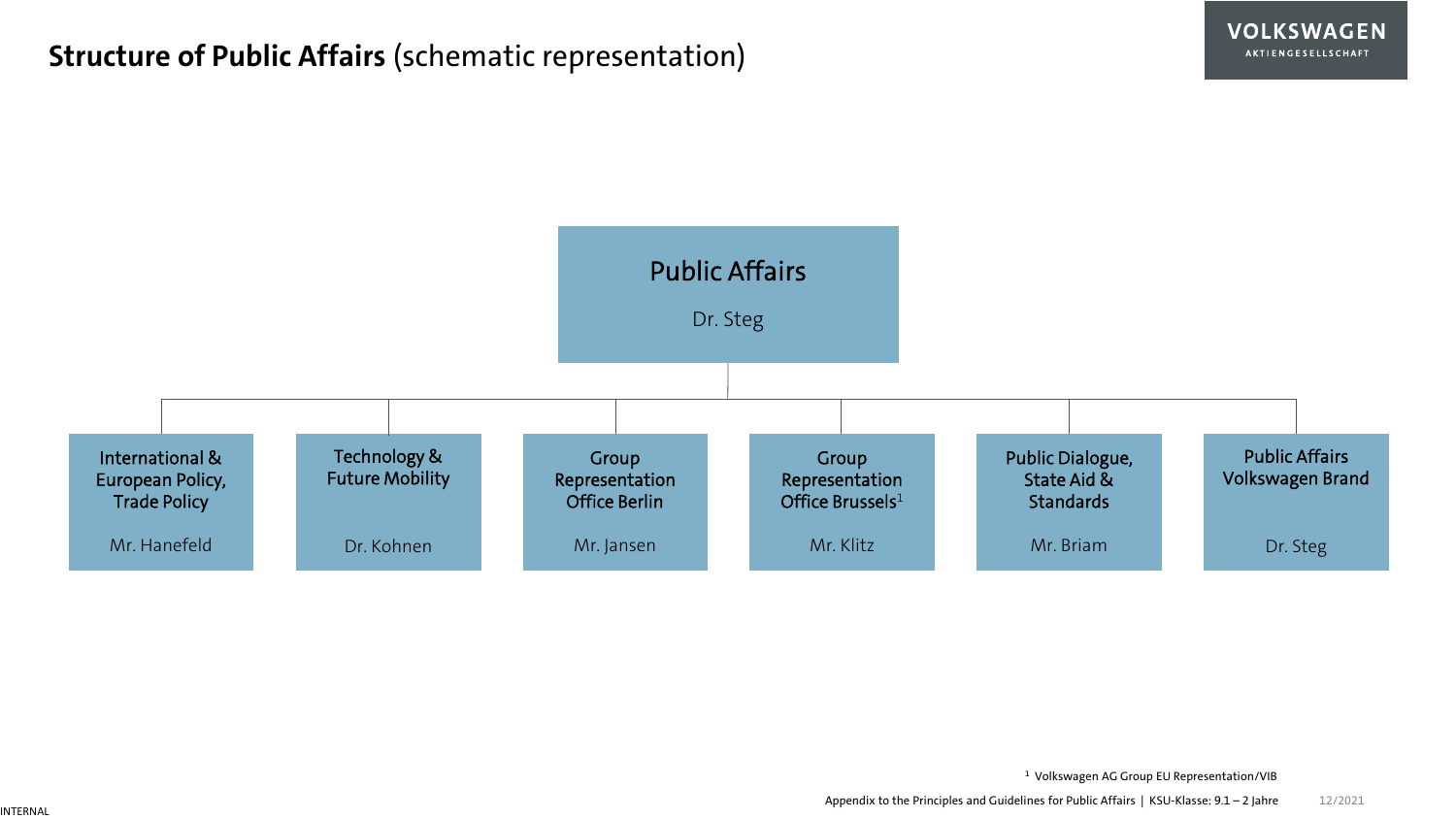### **The Volkswagen Group is a member of organisations such as:**

| ACEA (European Automobile Manufacturer's Association), Brussels                     |  |  |
|-------------------------------------------------------------------------------------|--|--|
| American Chamber of Commerce in Germany e.V., Frankfurt am Main                     |  |  |
| Atlantik-Brücke e.V., Berlin                                                        |  |  |
| Bitkom e.V., Berlin                                                                 |  |  |
| Carl-Duisberg-Gesellschaft e.V. (GIZ-Wirtschaftsbeirat), Hanover                    |  |  |
| Forum Ebenhausen e.V. - Freundeskreis der Stiftung Wissenschaft und Politik, Berlin |  |  |
| Förderkreis der Deutschen Gesellschaft für Auswärtige Politik e.V., Berlin          |  |  |
| <b>ICC</b> (International Chamber of Commerce), Paris                               |  |  |
| Latein-Amerika Ausschuss der deutschen Wirtschaft (LADW), Berlin                    |  |  |
| Netzwerk Europäische Bewegung Deutschland e.V., Berlin                              |  |  |
| Stifterverband für die Deutsche Wissenschaft e.V., Essen                            |  |  |
| VDA (Verband der Automobilindustrie e.V.), Berlin                                   |  |  |
| World Economic Forum, Geneva                                                        |  |  |

Further information on Volkswagen AG with regard to lobbying in Germany can be found here:

Volkswagen AG Register Entry - [LobbyRegister of the German Bundestag](https://www.lobbyregister.bundestag.de/suche/R001681/1334?backUrl=%2Fsuche%3Fq%3DVolkswagen%2BAG%26page%3D1%26pageSize%3D10%26sort%3DREGISTRATION_DESC)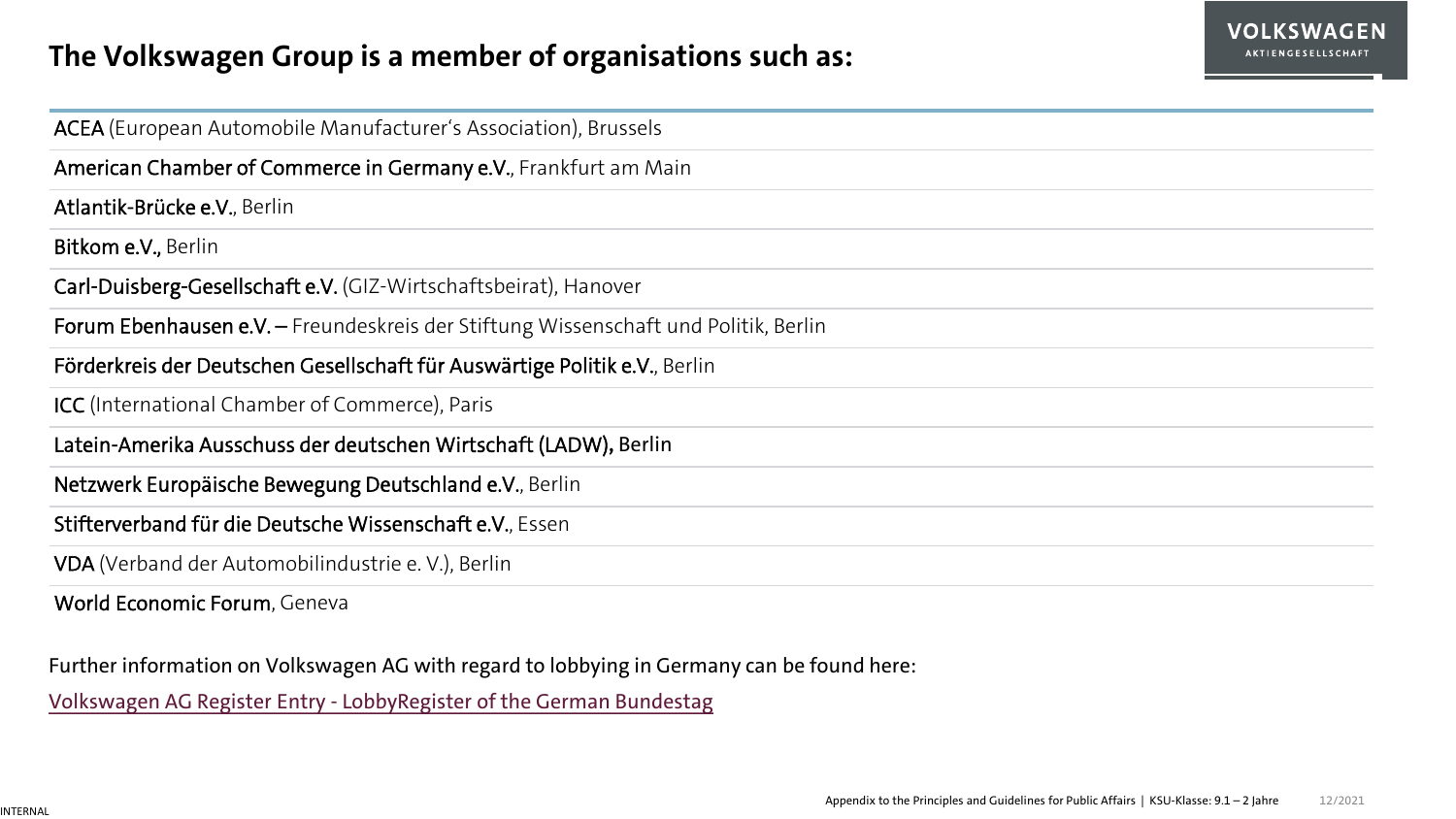### **Information on the established event formats\* at Public Affairs**

| <b>VOLKSWAGEN</b>  |
|--------------------|
| AKTIENGESELLSCHAFT |

| <b>Political Visits</b>                                | Information event on current developments in the Group.<br>Individuals or groups of public officials and elected officials from home and abroad. Takes place at locations of<br>the Group in Germany upon request of politics or invitation. |
|--------------------------------------------------------|----------------------------------------------------------------------------------------------------------------------------------------------------------------------------------------------------------------------------------------------|
| <b>Volkswagen Group's</b><br><b>New Year Reception</b> | Evening reception to position the Volkswagen Group as a partner for dialogue with European policy-makers in<br>Brussels.<br>100 to 200 participants from EU institutions, European associations and companies, representatives of civil      |
|                                                        | society and journalists. Takes place once a year in Brussels.                                                                                                                                                                                |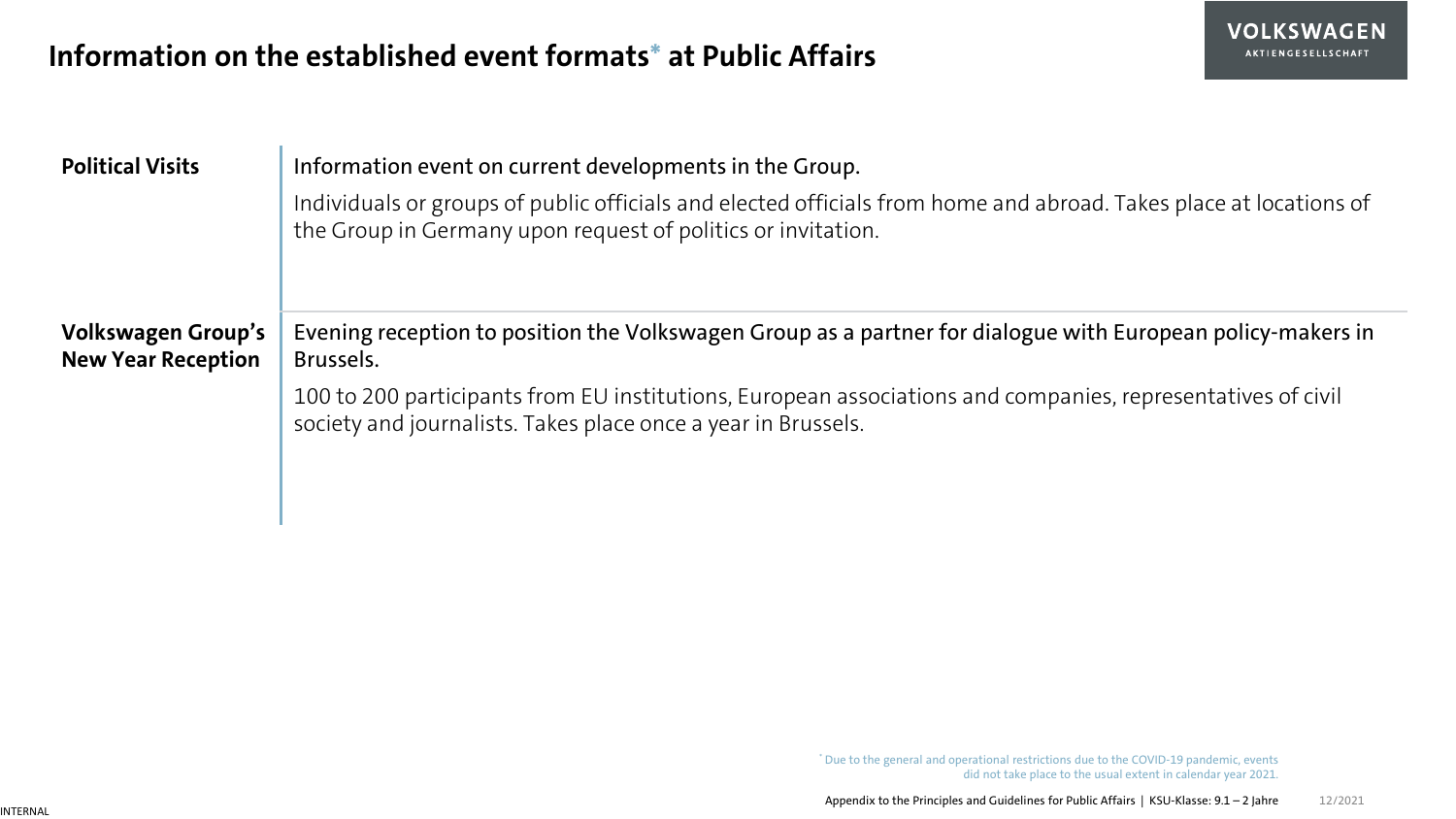### **Information on political party events supported by Public Affairs and on advertising costs in calendar year 2021**

| Support for political party events | <b>Advertis</b> |
|------------------------------------|-----------------|
| Sponsoring (total) in $\epsilon$   | Advertis        |

#### **Advertising costs for party-affiliated publications**

| Advertising (total) in $\epsilon$ |  |
|-----------------------------------|--|
|-----------------------------------|--|

The aim of political party sponsoring is to generate public awareness for the company and its projects. Due to the general and operational restrictions due to the COVID-19 pandemic, there was no sponsoring of political party events in calendar year 2021.

Due to the general and operational restrictions due to the COVID-19 pandemic, no advertising was placed in calendar year 2021.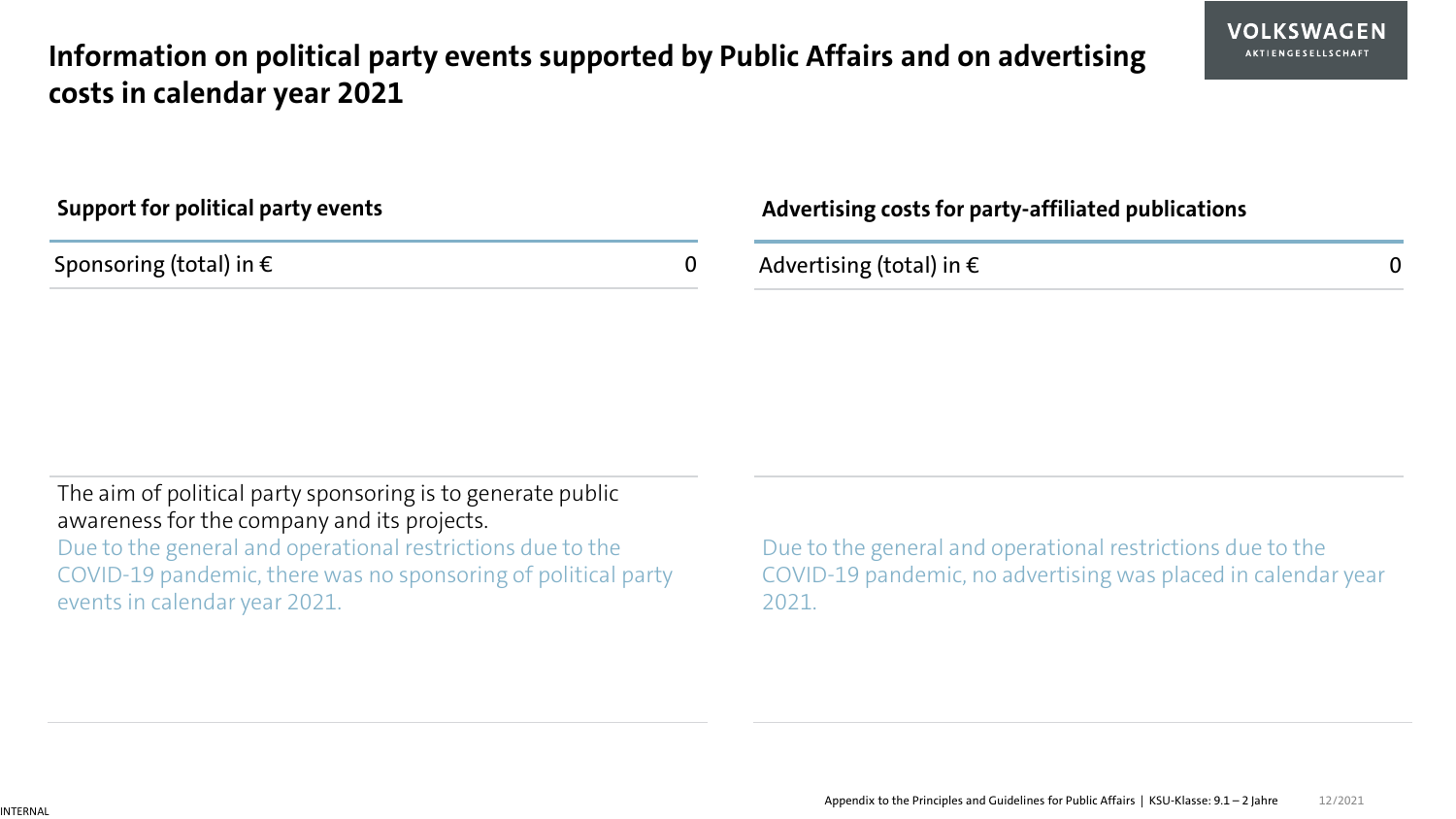AKTIENGESELLSCHAFT

### **Major positions in dialog with politics | 2021**

We believe it is our responsibility to actively help shape the framework for our economic activity by engaging in dialog with our political and civic stakeholders. To achieve this, we ensure coherent communication across all brands and companies. We also introduce our positions in the discussions within associations. List of the significant positions we adopted in 2021, in alphabetical  $order<sup>1</sup>$ :

#### <span id="page-5-0"></span>**Work in the pandemic**

Employees' health remained a top priority in the second year of the pandemic. Testing capacities and vaccination offerings at sites around the world helped to relieve public health systems. In Germany, we recommend modernizing legal requirements on working time in line with the

<span id="page-5-1"></span><sup>&</sup>lt;sup>1</sup> Based on the original document in German.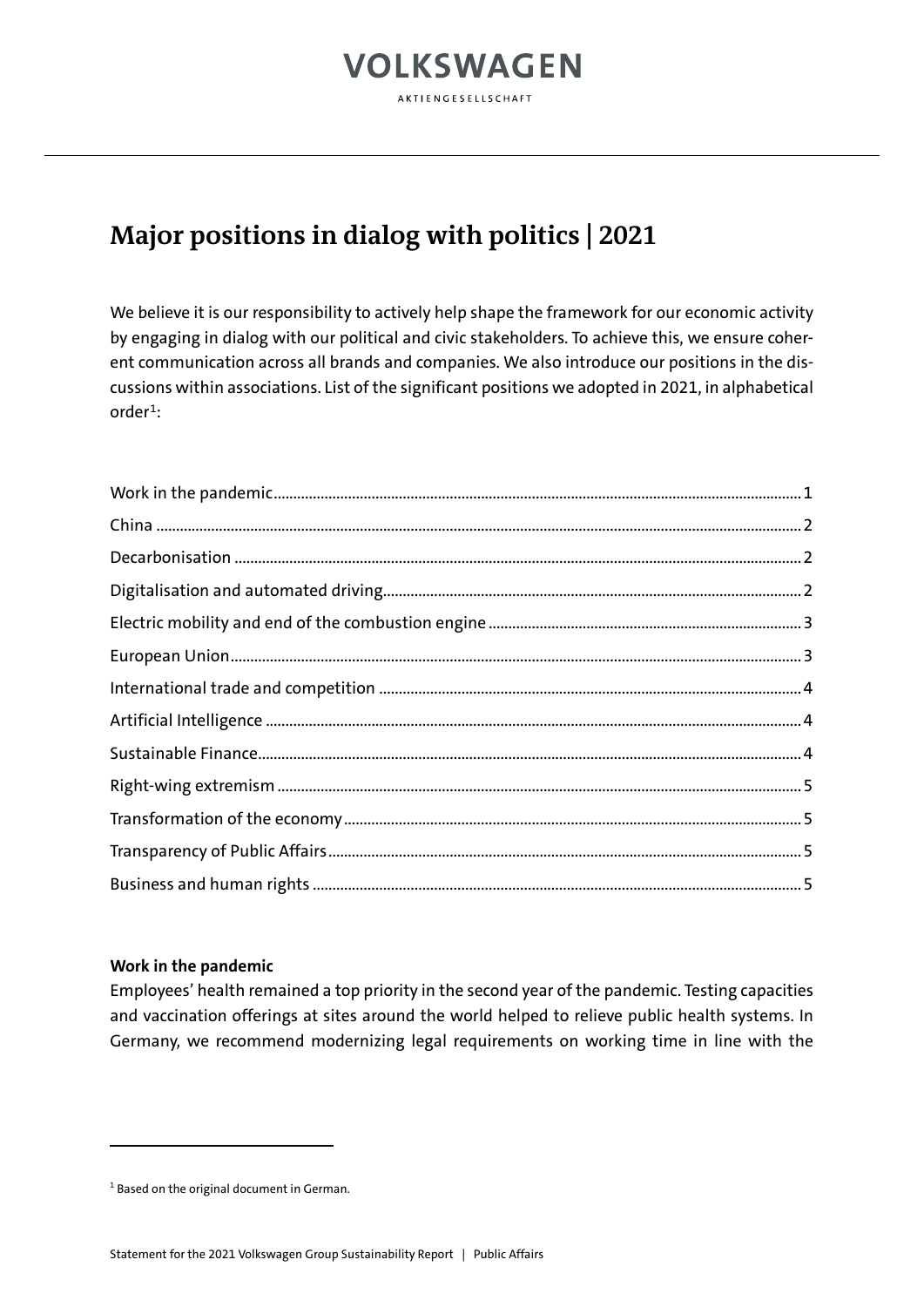AKTIENGESELLSCHAFT

needs of employees and the realities of the workplace. Temporary employment should be retained as an important instrument of flexibility and the short-time allowance scheme should be continued in 2022.

#### <span id="page-6-0"></span>**China**

The Volkswagen Group promotes continuity in German foreign policy with regard to China. There are many political differences, some of them considerable, between Germany and the European Union on the one hand and the People's Republic of China on the other. At the same time, economic ties and relations have continued to develop positively. Because of this, there is no alternative to expanding economic relations, cultural exchange and greater cooperation on climate protection.

#### <span id="page-6-1"></span>**Decarbonisation**

The Volkswagen Group supports the goals of the Paris Agreement and the efforts of the international community to adopt appropriate measures. On EU-level, the company welcomes the European Green Deal (EGD) as a decisive framework for the future and the "Fit for 55" package as an important regulation to reach climate neutrality in the EU. The importance of the holistic approach of this regulation is also underlined by the cross-industry CEO Alliance initiated by Volkswagen Aktiengesellschaft (position [paper "Our contribution to the EU Green Deal](https://uploads.volkswagen-newsroom.com/system/production/uploaded_files/17474/file/02ea4ffaa15af3d754552692ccd973b3e34041d4/CEO_Alliance_Policy_Letter_Fit_for_55.pdf?1625732193) and our [support to the Fit for 55 Package", July](https://uploads.volkswagen-newsroom.com/system/production/uploaded_files/17474/file/02ea4ffaa15af3d754552692ccd973b3e34041d4/CEO_Alliance_Policy_Letter_Fit_for_55.pdf?1625732193) 2021). With the alliance, the Volkswagen Group is also advocating an EU-wide and cross-sectoral CO<sub>2</sub> pricing system (position paper "EU ETS and carbon [pricing", July](https://uploads.volkswagen-newsroom.com/system/production/uploaded_files/17476/file/2ba794f80fb22284e010283ba25e5237f929c5b9/CEO_Alliance_Position_on_EU_ETS.pdf?1625732194) 2021) that goes hand in hand with effective carbon leakage protection for European companies. A CO<sub>2</sub> border adjustment mechanism must be carefully examined. The Volkswagen Group is living up to its responsibility to offer sustainable and efficient technologies (tank-towheel approach) by investing heavily in electric mobility. The reduction announced targets in  $CO<sub>2</sub>$ fleet regulation can be met only with comprehensive electrification. The Volkswagen Group recognizes that the speed of transformation will vary from region to region, depending on, among other things, local political decisions for investment in electric mobility and infrastructure. In order to achieve a holistic and long-term  $CO<sub>2</sub>$  reduction in the transport sector, the expansion of renewable energies is the decisive contribution to achieving the climate goals. The Volkswagen Group also contributed these positions to a B20 task force [\(position paper "Energy & Resource](https://www.b20italy2021.org/wp-content/uploads/2021/10/B20_EnergyResEff.pdf)  [Efficiency," October 2021\)](https://www.b20italy2021.org/wp-content/uploads/2021/10/B20_EnergyResEff.pdf) and explicitly advocated an end to subsidies for fossil fuels and an early phase-out of coal in Germany [\(tweet by the Group's CEO, September 2021\)](https://twitter.com/Herbert_Diess/status/1442460490458808320?s=20).

#### <span id="page-6-2"></span>**Digitalisation and automated driving**

Connected, fully automated vehicles have the potential to make traffic safer, greener and more efficient, as do autonomous vehicles further down the line. This new technology requires a clear and commensurate legal framework, which includes ethical aspects in product development and, for data collection and use, takes into account product and traffic safety and the data pro-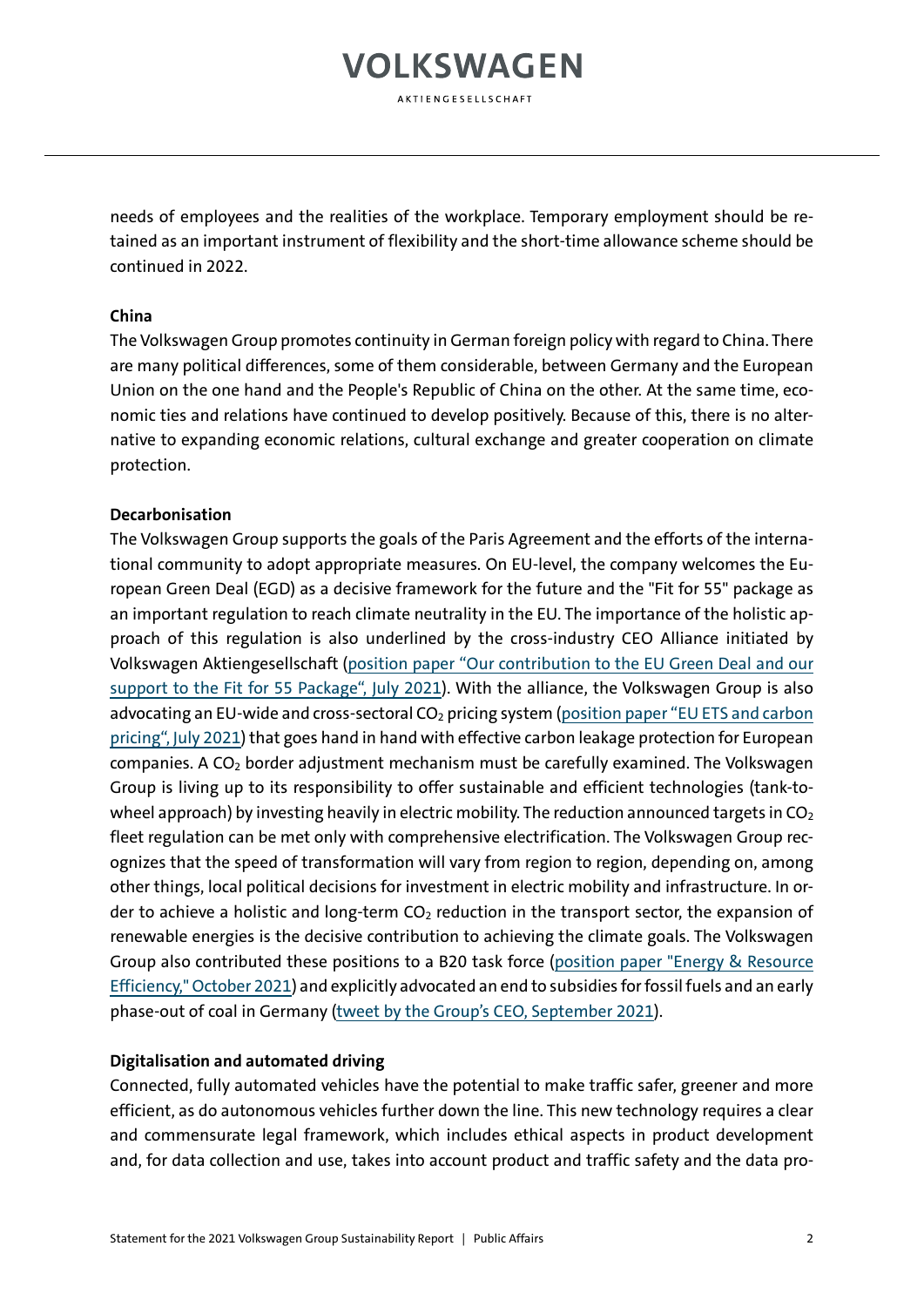**AKTIENGESELLSCHAFT** 

tection interests of users. Furthermore, adjustments of the infrastructure towards higher connectivity are helpful and increase the level of comfort – for example, a comprehensive, uninterruptible, fast radio network. Measures such as digital city maps and clearly legible lane markings and traffic signs are part of this as well. The licensing of data from vehicles and its use for services will be an important new business model. The Volkswagen Group supports an EU-wide approach and the association's position [\(ACEA position paper, November 2021\)](https://www.acea.auto/files/ACEA_position_paper-Access_to_in-vehicle_data.pdf) and will license and pass on data to third parties under fair conditions, but will not grant direct third-party access to data. Compliance with the "Extended Vehicle" standard with neutral or OEM servers is intended to ensure that data from the vehicle first goes to the manufacturer and then to third parties via a secure connection. The Group is actively involved in initiatives such as the European cloud project GAIA-X, Catena-X, and the Mobility Data Space, which are intended to establish internationally competitive data infrastructures. The Volkswagen Group has participated in official consultations on other digital policy issues at both national and international level.

#### <span id="page-7-0"></span>**Electric mobility and end of the combustion engine**

The electrification of vehicle portfolios is an essential prerequisite for achieving the European  $CO<sub>2</sub>$  fleet targets by 2030. For passenger cars, there is no technologically viable alternative to electric mobility, as this is where the efficiency of electricity – and in the long term green electricity – is used most efficiently. Until electric mobility becomes mainstream, the focus of regulators should be on supporting it. The Volkswagen Group is backing promotional measures for all customer groups, a mix of incentives to encourage purchase and use, targeted measures to create a used car market and the development of charging infrastructure. The development of an EUwide customer-friendly public and private charging infrastructure must be structured along legally binding targets and charging point quotas for all member states.  $CO<sub>2</sub>$  fleet targets for 2035 and beyond should take into account the development of electric mobility and charging infrastructure. The discussion about a politically determined phase-out date for vehicles with combustion engines is not expedient: In the medium term, they will no longer be allowed in the EU and will no longer be produced. The specific date will be decided on the basis of consumers' choices as well as a political and social consensus [\(post on LinkedIn, June 2021\)](https://www.linkedin.com/posts/volkswagen-ag_vwgroup-volkswagen-activity-6813424058126921728-LWiW/). In the debate on Euro 7, the Volkswagen Group supports the association's position [\(ACEA position paper, Decem](https://www.acea.auto/files/ACEA_Position_Paper-Views_on_proposals_for_Euro_7_emission_standard.pdf)[ber 2020\)](https://www.acea.auto/files/ACEA_Position_Paper-Views_on_proposals_for_Euro_7_emission_standard.pdf).

The Volkswagen Group expects that electrification will be the sole or clearly decisive solution also in light duty-vehicles and heavy-duty long-haul transport and is promoting the development of the corresponding charging infrastructure in Europe [\(ACEA position paper, November 2021\)](https://www.acea.auto/files/ACEA_Position_Paper-Revision_CO2_targets_cars_vans.pdf).

#### <span id="page-7-1"></span>**European Union**

It is in the Volkswagen Group's interest to maintain a Europe that is united, sustainable and internationally competitive. The European Single Market, cross-border trade, freedom of movement for professionals and the exchange of knowledge are the basic prerequisites for ensuring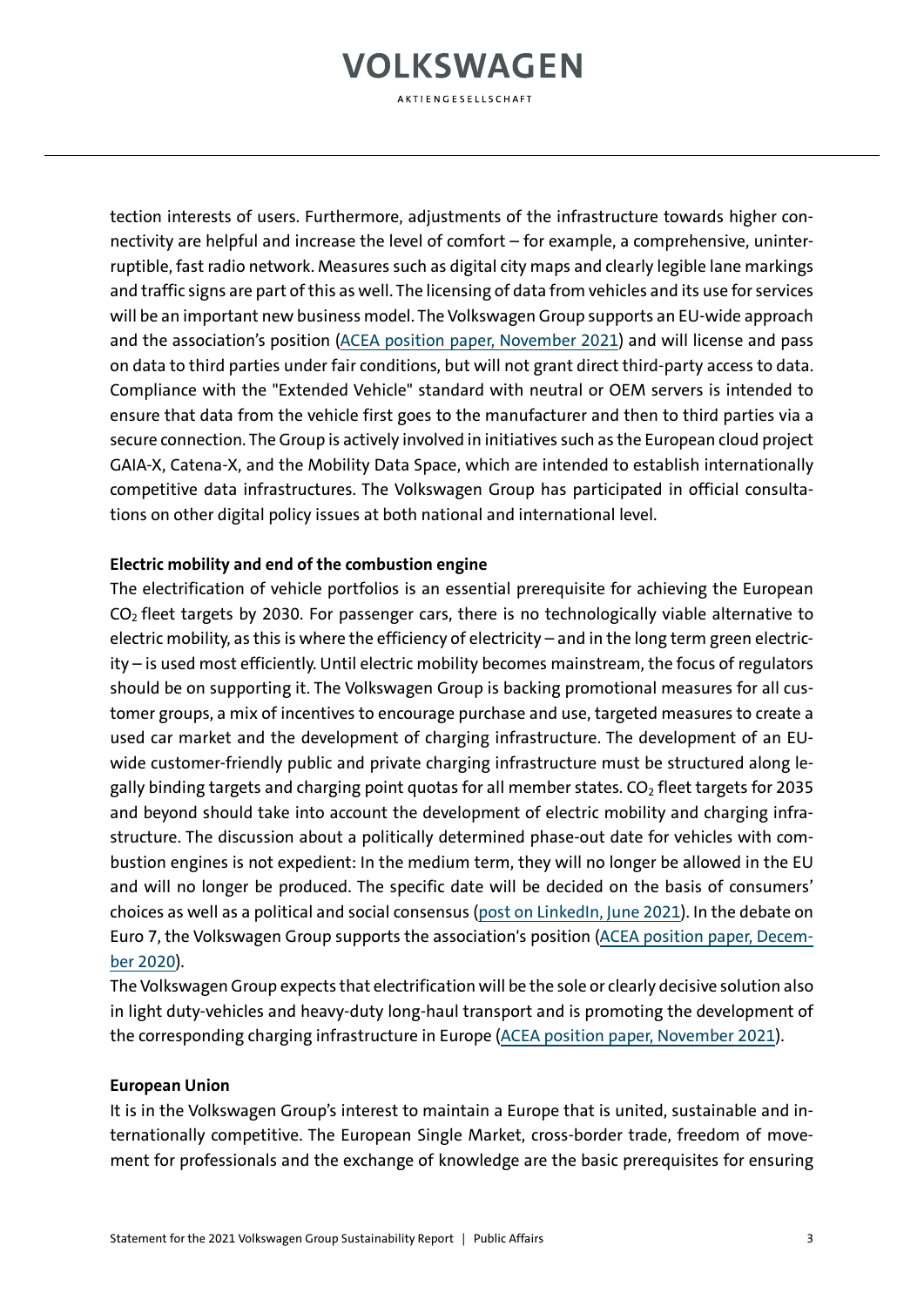**AKTIENGESELLSCHAFT** 

competitiveness. The COVID-19 pandemic has highlighted the interdependence of European industries and made solidarity with particularly affected regions indispensable.

#### <span id="page-8-0"></span>**International trade and competition**

Free, fair global trade coupled with working partnerships are a prerequisite for prosperity, employment and sustainable growth worldwide. The Volkswagen Group supports an open and free trade policy that dismantles tariff and non-tariff trade barriers such as anti-dumping measures, sanctions and tariffs, as only free trade can drive the necessary global change and at the same time strengthen rule-based multilateralism within the framework of the WTO. In times of growing unilateralism, this must remain the primary goal of international trade policy. The increased extraterritorial application of different jurisdictions and compliance with them to avoid sanctions increasingly poses challenges to European companies with regard to their own economic activity. Autarky and protectionism are not realistic options for sustainable and fair globalization as a basis for growth and economic development. Free trade and market efficiency must remain the key principles of economic policy. Holistic trade agreements that strengthen sustainability in trade policy and include binding commitments to the Paris Agreement or to the United Nations Guiding Principles on sustainable development, business and human rights are to be welcomed from the Volkswagen Group's perspective. The Volkswagen Group is in favor of regulatory projects at national and international level that take into account and promote the aforementioned fundamentals and principles.

#### <span id="page-8-1"></span>**Artificial Intelligence**

The Volkswagen Group is working with the associations for a balanced and sector-specific European regulation on artificial intelligence (AI), which ensures legal certainty and at the same time creates a dynamic and flexible ecosystem that can adapt to the constant development of the technology. Within the automotive industry, AI has great potential whether in its embedding in the sector's products, in production or manufacturing processes, or in value chains [\(ACEA posi](https://www.acea.auto/files/ACEA_Position_Paper-Artificial_Intelligence_in_the_automotive_industry.pdf)[tion paper, November 2020\)](https://www.acea.auto/files/ACEA_Position_Paper-Artificial_Intelligence_in_the_automotive_industry.pdf). The Volkswagen Group develops AI solutions internally, but also integrates and uses systems developed and provided by third parties. Generally, the company welcomes the EU Commission's appropriate and commensurate proposal to regulate AI, but still sees a need for clarification regarding the obligations of third parties to demonstrate compliance with legislation, the interdependency with the General Data Protection, the territorial scope and the timetable. The Group has presented its positions in official consultations on EU and national level [\(company feedback to the EU Commission, August 2021\)](https://ec.europa.eu/info/law/better-regulation/have-your-say/initiatives/12527-Kunstliche-Intelligenz-ethische-und-rechtliche-Anforderungen/F2665515_de).

#### <span id="page-8-2"></span>**Sustainable Finance**

The EU Commission's "Strategy for Financing the Transition to a Sustainable Industry" and the planned delegated act for the environmental goals "Sustainable Use and Protection of Water and Marine Resources," "Transition to a Circular Economy," "Pollution Prevention and Control," and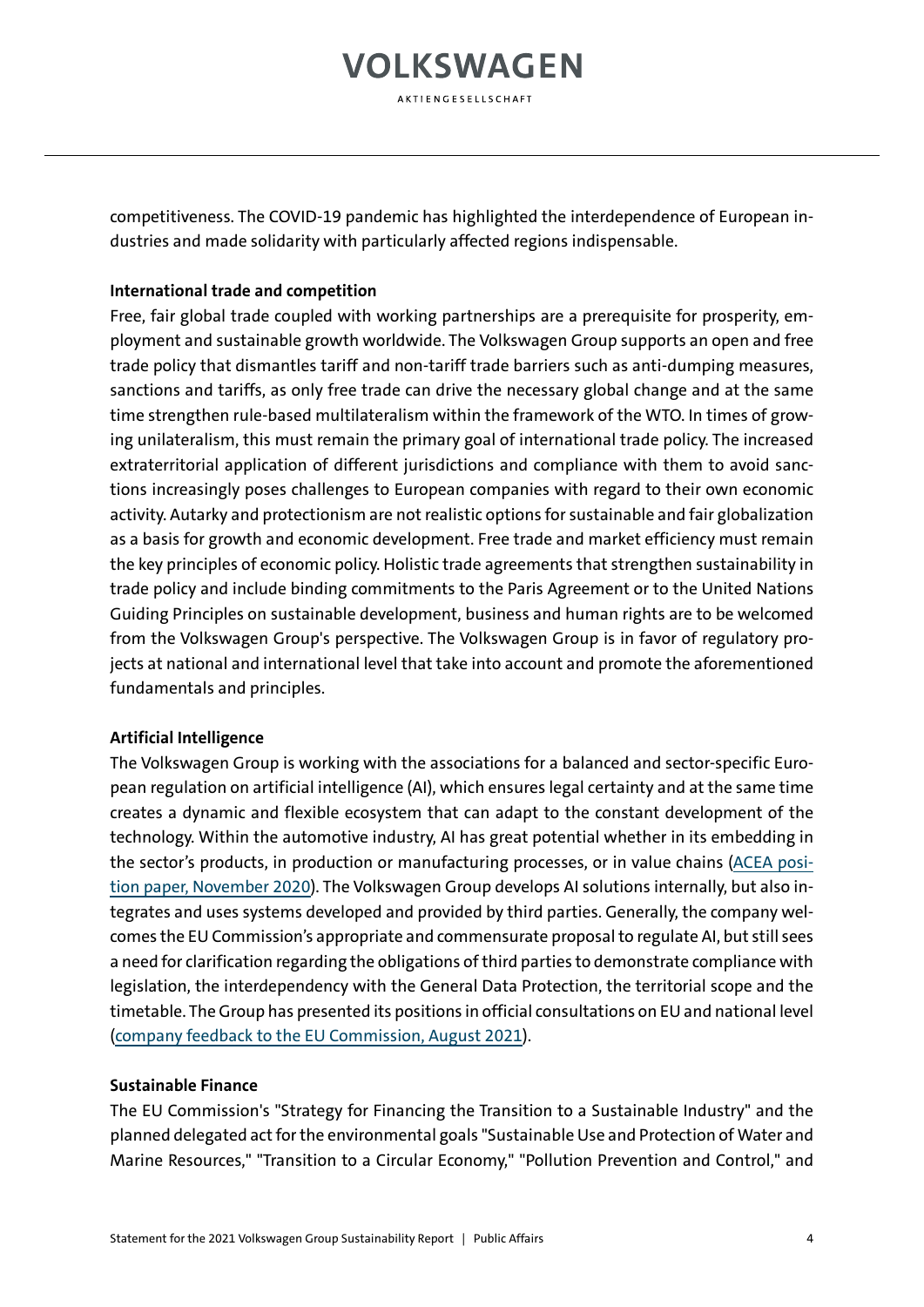**AKTIENGESELLSCHAFT** 

"Protection and Restoration of Biodiversity and Ecosystems" will result in new reporting requirements for the Volkswagen Group. Through its associations, the company has participated in the official consultation on the "Taxonomy Pack" of the Platform on Sustainable Finance, which specifies the above-mentioned goals.

#### <span id="page-9-0"></span>**Right-wing extremism**

During the Second World War, some 20,000 forced labourers where employed in Wolfsburg. With its own history in mind, the company is committed to combatting extremism in general and especially a rise in right-wing extremism. The Volkswagen Group is party politically neutral, but not indifferent. It puts forward its own positions in discussions with politicians around the world, but makes decisions about contacts with individual stakeholders on the basis of the Group's values.

#### <span id="page-9-1"></span>**Transformation of the economy**

It is the task of politics to provide impulses for innovation and future-oriented investments and to create reliable framework conditions for the economy. To this end, a funding framework should be established to support strategically relevant topics. The promotion of an economic and competitive battery cell and semiconductor production by politics in Germany and the EU is indispensable in the spirit of European strategic sovereignty. The measures for such a framework must be compatible with the EU internal market in terms of competition law. This requires an adjustment of EU laws on state aid and a change from a regional to a transformation logic. Economic stimulus and reconstruction programs in the wake of the Covid-19 pandemic should also promote future projects for climate protection and digitization and thus also strengthen the industrial base in Europe. Research funding programs must be better tailored to the requirements of the industry in the future. This can be done efficiently within the framework of innovation partnerships. Application requirements should be harmonized. The European Commission's Funding & Tender Opportunities Portal could serve as a model for a portal for the electronic submission of funding applications.

#### <span id="page-9-2"></span>**Transparency of Public Affairs**

The Volkswagen Group supports regulations regarding the transparency of public affairs. Wherever political guidelines are already in force, they are followed. Service providers are also committed to the Principles and Guidelines for Public Affairs applicable in the Group. The Group is registered in the Transparency Register of the European Union and complies with the associated requirements [\(entry by Volkswagen Aktiengesellschaft, updated 2021\)](https://ec.europa.eu/transparencyregister/public/consultation/displaylobbyist.do?id=6504541970-40). The company is preparing an entry in the register in Germany, which will be possible from 2022 onwards.

#### <span id="page-9-3"></span>**Business and human rights**

Since the first drafts of the German Supply Chain Due Diligence Act became available, the Volkswagen Group has been dealing with the requirements and aligning them with internal structures and processes. The fact that a long and important debate has come to a conclusion